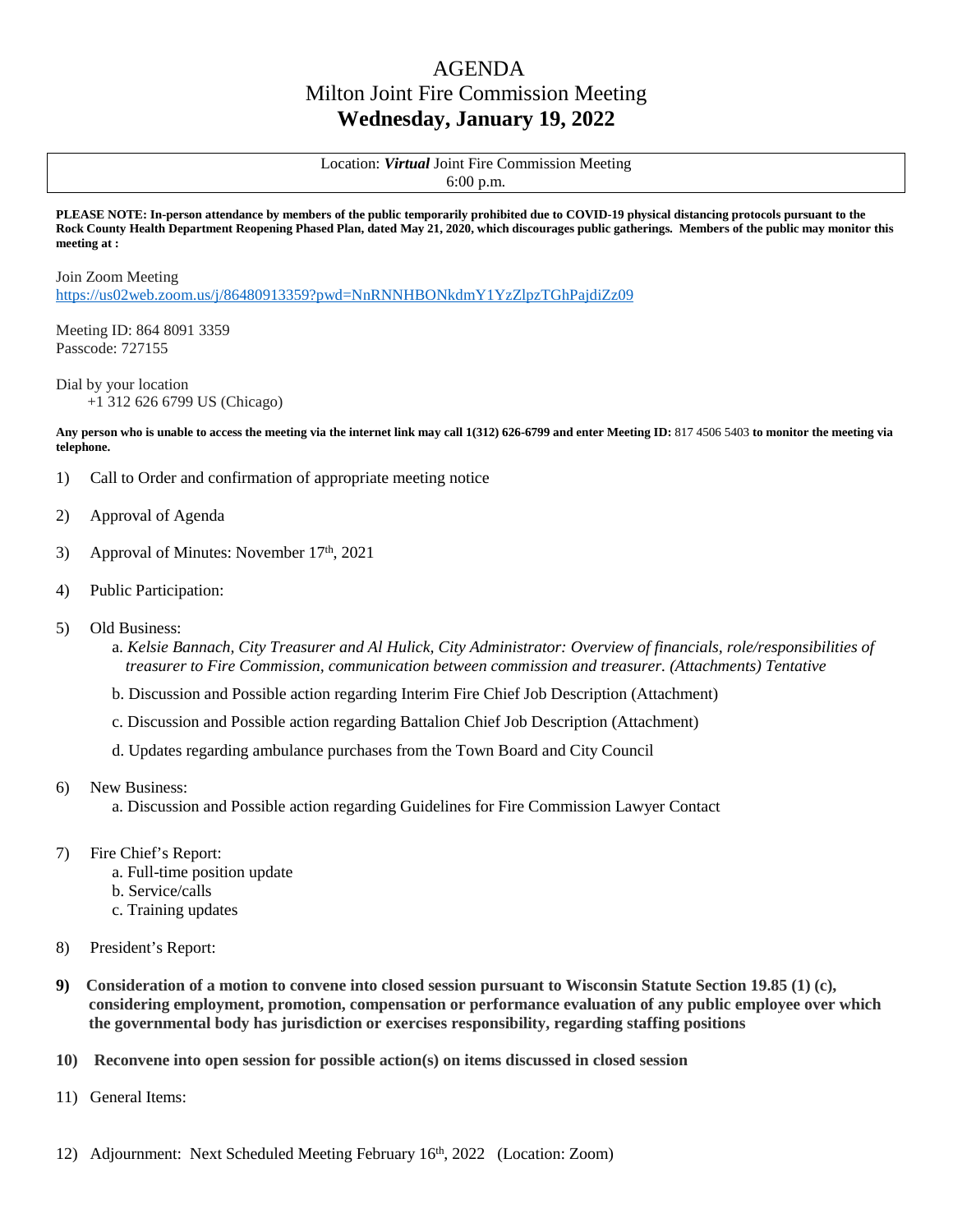Notice is hereby given that a majority of the City of Milton Common Council and/or Town of Milton Town Board may be present at the Joint Fire Commission meeting at the above mentioned date and time to gather information about a subject over which they have decision-making responsibility.

This constitutes a meeting of the City Council pursuant to State ex rel. Badke v. Greendale Village Bd., 173 Wis. 2d 553, 494 N.W. 2d 408 (1993) and must be noticed as such, although the City Council and Town Board will not take any formal action at this meeting.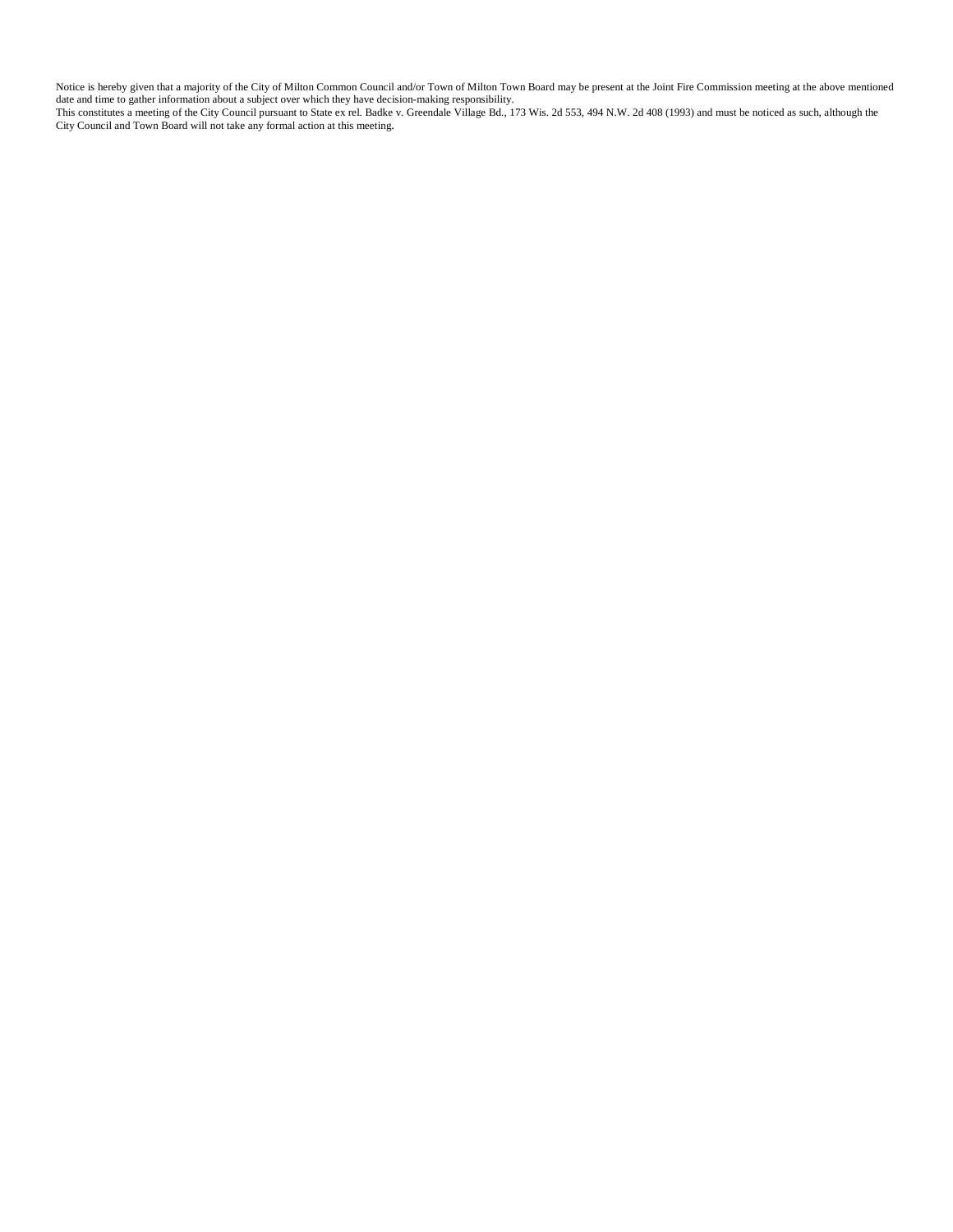# Milton Fire Department

Balance Sheet

|                                             | 2018<br><b>Actual</b>    | 2019<br><b>Actual</b> | 2020<br><b>Actual</b> | <b>Actual</b><br><b>Nov-21</b> |
|---------------------------------------------|--------------------------|-----------------------|-----------------------|--------------------------------|
| <b>ASSETS</b>                               |                          |                       |                       |                                |
| Cash                                        |                          |                       |                       |                                |
| Operating funds                             | 91,818                   | 161,449               | 194,583               | 265,988                        |
| Investments                                 |                          |                       | 53,708                | 53,708                         |
| <b>Total CASH Operating funds available</b> | 91,818                   | 161,449               | 248,291               | 319,696                        |
| Reserve                                     | 78,040                   | 80,566                | 81,509                | 81,501                         |
| Accounts receivable                         | 24,092                   | 28,387                | 11,925                |                                |
| TOTAL CURRENT ASSETS                        | 193,950                  | 270,402               | 341,725               | 401,197                        |
| <b>LIABILITIES</b>                          |                          |                       |                       |                                |
| Current<br>Accounts payable                 | 19,586                   | 34,221                | 42,245                |                                |
| Other                                       |                          | ÷,                    |                       | -                              |
| Wages payable                               | 39,597                   | 27,093                | 66,288                | (8)                            |
|                                             | 59,183                   | 61,314                | 108,533               | (8)                            |
| <b>CURRENT FUND BALANCE</b>                 | 134,767                  | 209,088               | 233,192               | 401,205                        |
| Unassigned                                  |                          | 186,712               | 151,683               | 319,704                        |
| Reserve                                     |                          |                       | 81,509                | 81,501                         |
| Sale of equipment                           |                          | 22,376                |                       |                                |
|                                             |                          | 209,088               | 233,192               | 401,205                        |
| <b>NON-OPERATING ASSETS</b>                 |                          |                       |                       |                                |
| 102 Account                                 | 12,427                   | 9,927                 | 6,236                 | 9,087                          |
| 2% Account                                  | 134,020                  | 133,424               | 129,047               | 155,224                        |
|                                             | 146,447                  | 143,351               | 135,283               | 164,311                        |
| <b>LONG-TERM LIABILITIES</b>                |                          |                       |                       |                                |
| Building loan to City                       | $\overline{\phantom{a}}$ | $\blacksquare$        |                       |                                |
| Ambulance loan from bank                    |                          |                       |                       |                                |
|                                             |                          |                       |                       |                                |
| <b>NON-CURRENT FUND BALANCE</b>             | 146,447                  | 143,351               | 135,283               | 164,311                        |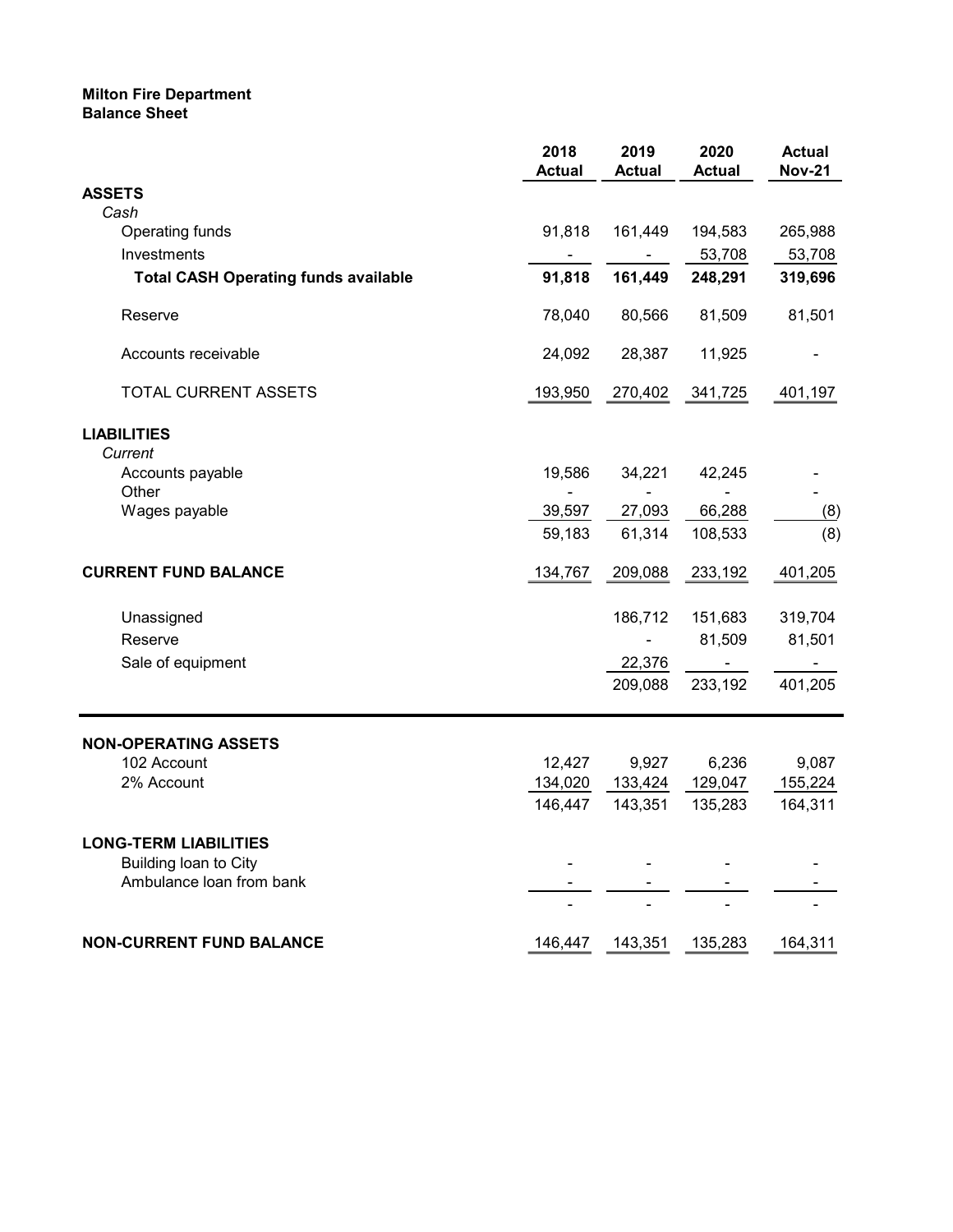| <b>CITY OF MILTON</b>      |                 |                  | Check Register - For Fire Dept w/invoice detail |                           | Page: 1              |                   |
|----------------------------|-----------------|------------------|-------------------------------------------------|---------------------------|----------------------|-------------------|
|                            |                 |                  | Check Issue Dates: 11/1/2021 - 11/30/2021       |                           | Dec 21, 2021 08:37AM |                   |
| Check<br><b>Issue Date</b> | Check<br>Number | Vendor<br>Number | Payee                                           | Description               | Invoice<br>Number    | Invoice<br>Amount |
| 12767                      |                 |                  |                                                 |                           |                      |                   |
| 11/05/2021<br>12768        | 12767           |                  | 90251 COLLINS & HENDERSON LLP                   | MISC. ADMIN               | 26924                | 525.00            |
| 11/05/2021<br>12769        | 12768           |                  | 90081 CONWAY SHIELD INC.                        | <b>TURNOUT GEAR</b>       | 0481357              | 440.00            |
| 11/05/2021<br>12770        | 12769           |                  | 90135 EMERGENCY LIGHTING & ELEC VEHICLE REPAIR  |                           | 210350               | 372.05            |
| 11/05/2021<br>12771        | 12770           |                  | 90008 GORDON FLESCH COMPANY IN OFFICE SUPPLIES  |                           | IN13506542           | 151.00            |
| 11/05/2021<br>12772        | 12771           | 90089            | <b>JOHNSON TRACTOR</b>                          | <b>REPAIR/MAINTENANCE</b> | WJ02646              | 75.84             |
| 11/05/2021<br>12773        | 12772           |                  | 90284 NASCO                                     | <b>TRAINING</b>           | 156404               | 1,632.95          |
| 11/05/2021<br>12774        | 12773           | 90206            | TARGET SOLUTIONS LEARNIN                        | TRAINING/EDUCATION        | <b>INV18737</b>      | 5,752.76          |
| 11/05/2021<br>6207919      | 12774           |                  | 90025 WELDERS SUPPLY COMPANY                    | <b>EMS SUPPLIES</b>       | 10229852             | 33.66             |
| 11/05/2021                 | 6207919         |                  | 90012 MILTON PHARMACY                           | <b>EMS SUPPLIES</b>       | 1112021              | 5.66              |
|                            |                 |                  |                                                 |                           |                      |                   |

Grand Totals: 8,988.92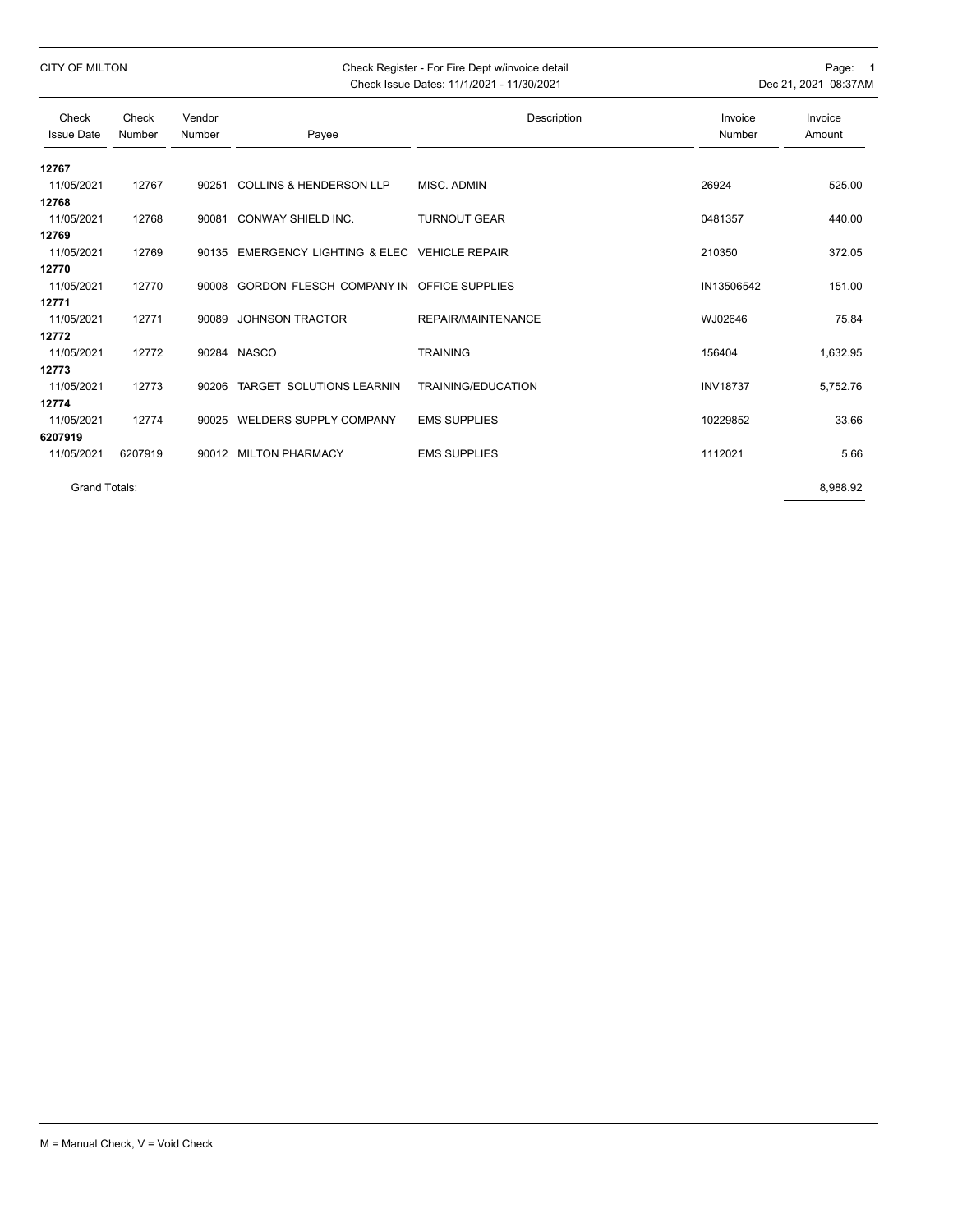

JOB DESCRIPTION

# INTERIM FIRE CHIEF

## **I. IDENTIFICATION**

| <b>Position Title:</b> | <b>INTERIM FIRE CHIEF: Jeremy Parker</b>                                                                                                                                                                                                                                                                                 |
|------------------------|--------------------------------------------------------------------------------------------------------------------------------------------------------------------------------------------------------------------------------------------------------------------------------------------------------------------------|
| Dept/Division:         | Administration                                                                                                                                                                                                                                                                                                           |
| <b>Reports To:</b>     | Milton and Milton Township Joint Fire Commission (MMTJFC)                                                                                                                                                                                                                                                                |
| <b>Supervises:</b>     | Battalion Chiefs, Captains, Lieutenants, all other line personnel.                                                                                                                                                                                                                                                       |
| <b>Job Summary:</b>    | Under administrative direction of the MMTJFC and within the approved budgetary<br>restraints established by MMTJFC, the Interim Fire Chief is vested with the power and<br>authority allowed by law to govern, manage, structure, and direct the operations of the<br>Milton and Milton Township Fire Department (MMTFD) |
| <b>FLSA Status:</b>    | Exempt                                                                                                                                                                                                                                                                                                                   |

 $\overline{a}$ 

## **II. ESSENTIAL FUNCTIONS**

The Interim Fire Chief will be responsible for the planning, organizing and administration of the policies and procedures involved in the prevention of fire, fire investigation, public education, communications, vehicle maintenance, fire and EMS training. Administers all departmental operational procedures pertaining to the Fire Suppression and EMS sections. Exercises discretionary response to incidents, including greater alarm incidents and emergencies of certain types, or at the request of the Battalion Chiefs. Assures uniformity of all daily operations. and scheduling.

Supervises department personnel; maintain necessary records. Administers personnel policies, recommends disciplinary actions as needed for Fire Suppression and Emergency Medical Division personnel. Makes recommendations to the MMTJFC regarding vacancies and promotions, makes necessary transfers regarding Fire Suppression and Emergency Medical Services Division personnel. Assists the MMTJFC in providing input on collective bargaining and grievances. Prepares performance appraisals for persons directly reporting to the Interim Fire Chief. Reviews performance appraisals for all Fire Suppression and Emergency Medical Services Division personnel.

The Interim Fire Chief will work with the MMTJFC and a designated financial officer on the preparation, administration, and analyzation of the department's budget and bond issue items pertaining to the Fire Suppression and EMS divisions.

Advise the MMTJFC on matters pertaining to the operations of the MMTFD. It is understood that the Interim Fire Chief will be responsive to the MMTJFC's request for information and will fully cooperate in working towards ensuring high-quality fire protection and EMS services as the department moves towards any future consolidations and/or mergers.

Attend meetings and serve on boards related to promoting/improving fire suppression and emergency response operations. The Interim Fire Chief will attend or send a designee to represent him/her at all MMTJFC meetings, all Rock County Fire Officer meetings, all Rock County Communication Work Group meetings, and City Council meetings upon request.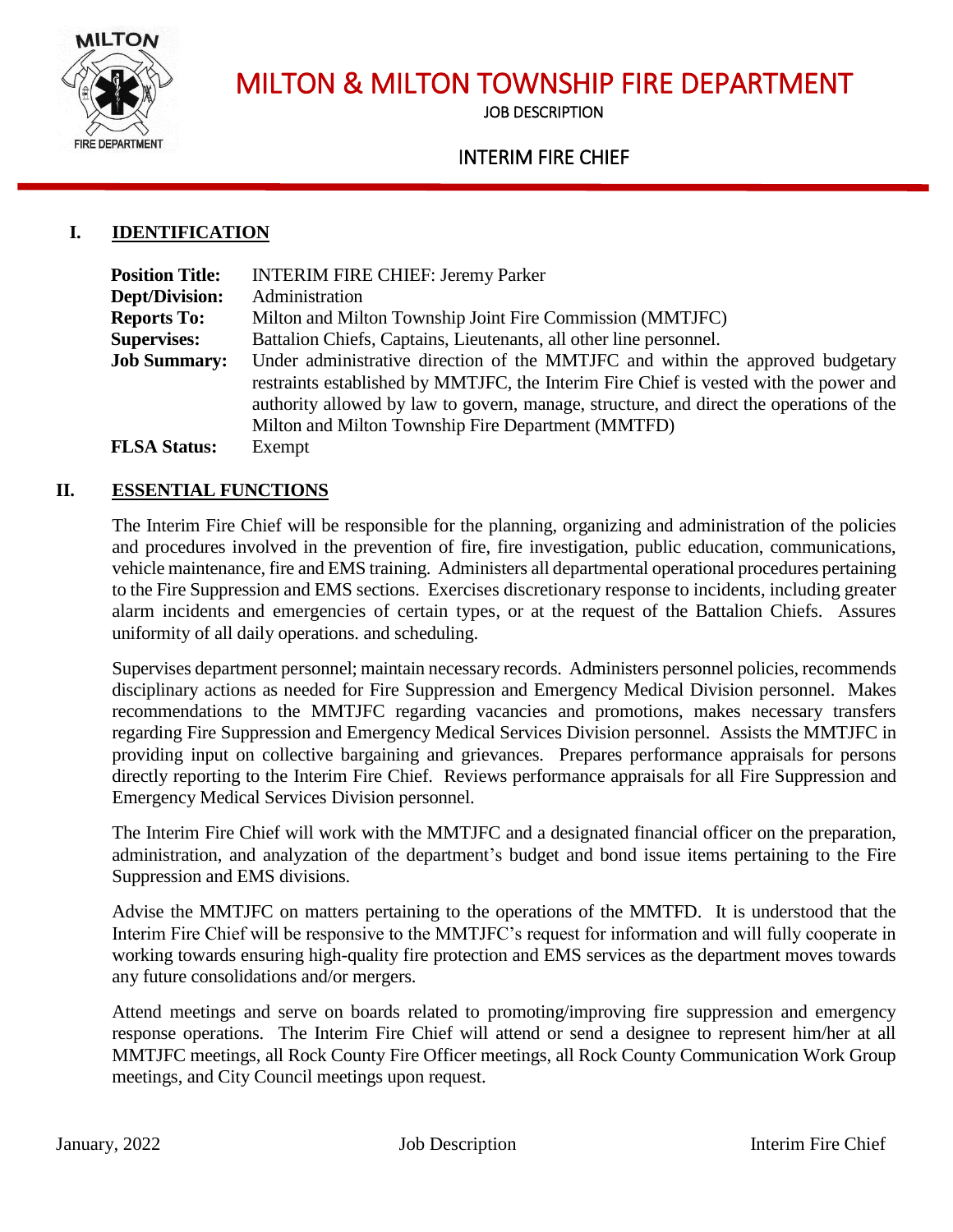

JOB DESCRIPTION

## INTERIM FIRE CHIEF

Appear before public and news media, as appropriate, to explain emergency response operations or activities.

 $\overline{a}$ 

## **III. KNOWLEDGE, SKILLS AND ABILITIES**

Comprehensive knowledge of fire department administration, principles and practices of fire suppression and EMS, use and maintenance of firefighting equipment and apparatus. Knowledge of laws, codes and ordinances pertaining to the fire service. Knowledge of principles of labor relations, computer system and applications. Knowledge in preparing reports.

Comprehensive skill in the application of modern fire suppression techniques, evaluation of tactical and operational requirements, the application of administrative and management methods and procedures, including personnel policies, selecting, assigning, training, and evaluating subordinates, planning, scheduling and directing the work of others, exercising good judgment in evaluating situations and making sound decisions. Some office skills desirable.

Ability to communicate effectively both orally and in writing; to establish and maintain effective working relationships with staff and the public; to work the required hours of the position.

Appear before public and news media, as appropriate, to explain emergency response operations or activities.

## **IV. MINIMUM EDUCATION AND EXPERIENCE REQUIRED**

- 1. High School diploma or equivalent.
- 2. Valid unrestricted WI driver's license.
- 3. Ten years fire operations experience.
- 4. Five years of fire service supervisory experience.
- 5. Associates degree in Fire Science or equivalent preferred.
- 6. Incident Command System (ICS) 100/200/700
- 7. Incident Command System (ICS) 300/400/800. Preferred.
- 8. Entry Level Firefighter & State Certified Firefighter I
- 9. State Certified Firefighter II
- 10. State Certified Driver/Operator-Pumper
- 11. State Certified Fire Officer I
- 12. State Certified EMT-Basic.
- 13. State Certified Emergency Services Instructor.
- 14. Incident Safety Officer. Preferred

A combination of equivalent experience and/or education may be considered.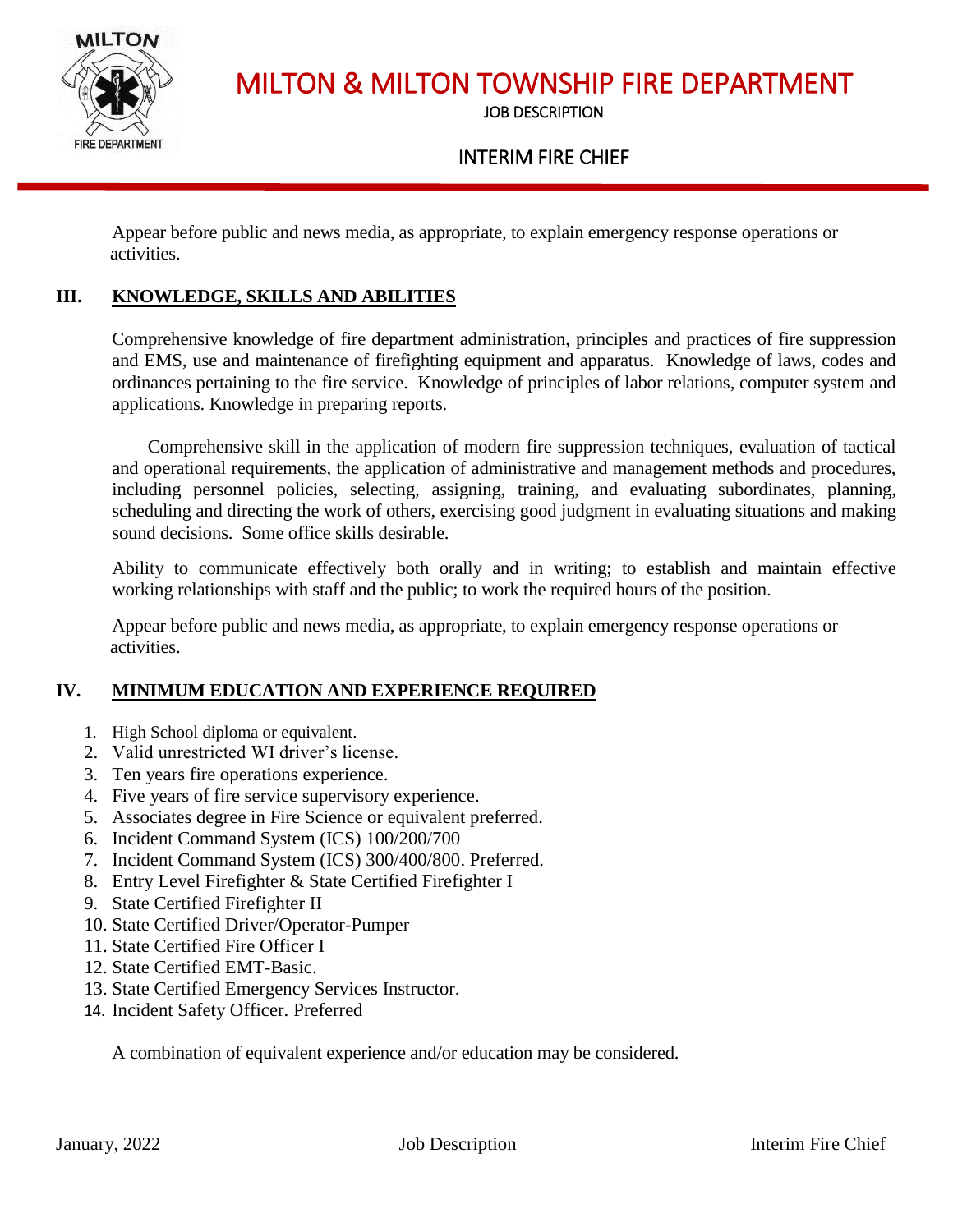

JOB DESCRIPTION

# INTERIM FIRE CHIEF

### **V. PHYSICAL REQUIREMENTS**

Ability to perform the following activities:

Lifting in excess of 100 pounds. Carrying in excess of 100 pounds Must be able to hear and have correctable vision. Ability to work in extreme environmental conditions including heights, super-heated smoke and fire filled buildings, cold and noise.

 $\overline{a}$ 

#### **VI. ADMINISTRATIVE REQUIREMENTS**

Will be present at the Fire Station 16-20 Hours (Station/Office Hours) per week. A minimum of 8 (24 hr.) Duty Officer shift per month.

Goal Setting: Five measurable goals will be submitted by the employee to the Commission at the January Fire Commission meeting. Once approved, the goals will be discussed and monitored during the remainder of the year as part of Review Sessions with the Fire Commission during third, sixth, and ninth months of the first year.

The above is not to be construed as an exhaustive statement of duties, responsibilities or requirements.

I have read the above position description and understand the duties and responsibilities of the position.

\_\_\_\_\_\_\_\_\_\_\_\_\_\_\_\_\_\_\_\_\_\_\_\_\_\_\_\_\_\_\_\_\_\_\_\_\_\_\_\_\_\_\_ \_\_\_\_\_\_\_\_\_\_\_\_\_\_\_\_\_\_\_\_\_\_\_\_\_\_\_

Employee Name (Please Print) Date

\_\_\_\_\_\_\_\_\_\_\_\_\_\_\_\_\_\_\_\_\_\_\_\_\_\_\_\_\_\_\_\_\_\_\_\_\_\_\_\_\_\_\_

Employee Signature

*Date: 01/19/2022*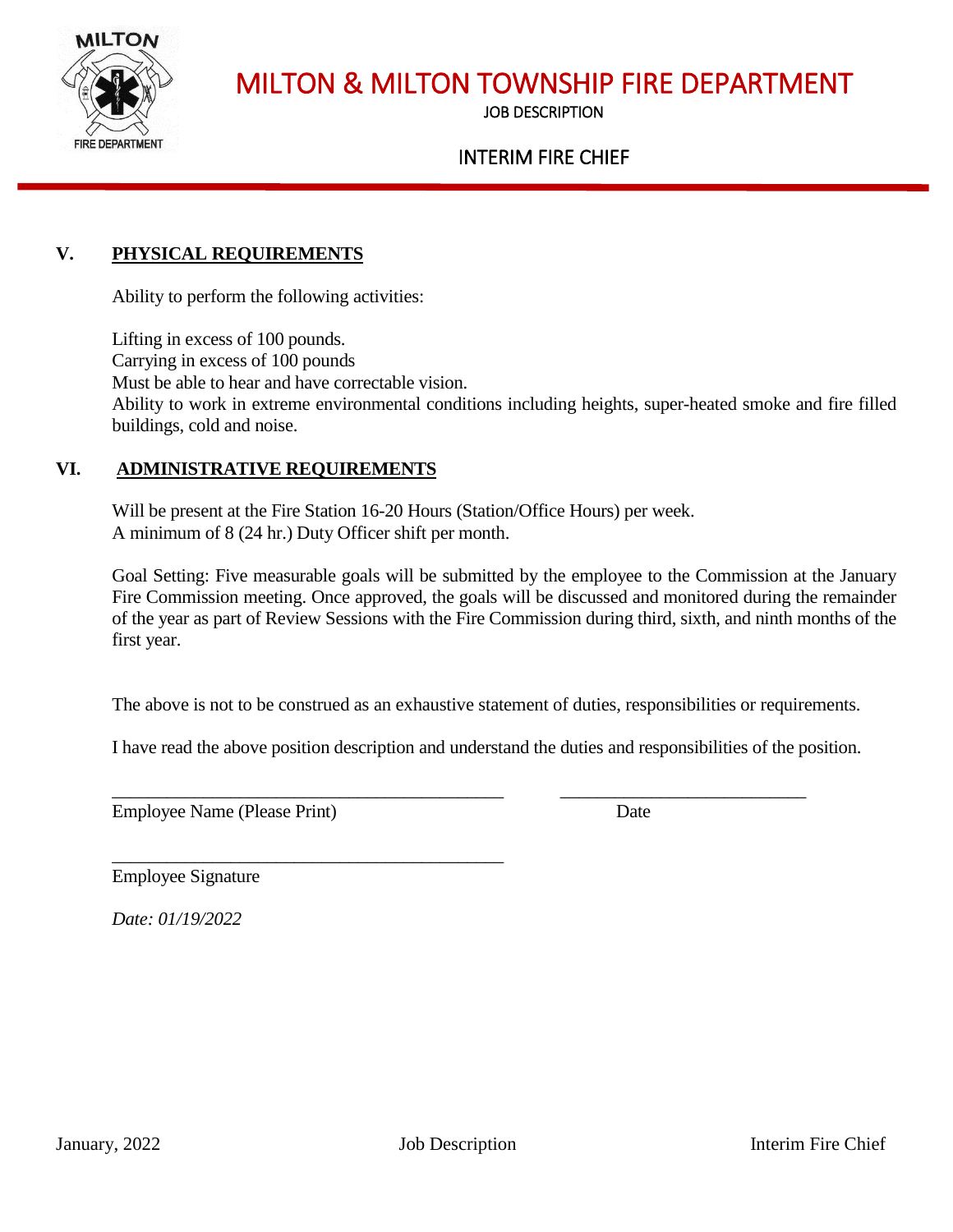

JOB DESCRIPTION

# BATTALION CHIEF

## **I. IDENTIFICATION**

| <b>Position Title:</b> | <b>BATTALION CHIEF</b>                                                                     |
|------------------------|--------------------------------------------------------------------------------------------|
| <b>Reports To:</b>     | Fire Chief                                                                                 |
| <b>Supervises:</b>     | Captains, Lieutenants, all other line personnel                                            |
| <b>Job Summary:</b>    | Under administrative direction of the Fire Chief, is responsible for administration of all |
|                        | emergency and non-emergency operational policies related to the EMS and Fire               |
|                        | Suppression Divisions. Assumes duties and responsibilities of the Fire Chief in the        |
|                        | absence of the chief.                                                                      |
| <b>FLSA Status:</b>    | Exempt                                                                                     |
|                        |                                                                                            |

 $\overline{a}$ 

## **II. ESSENTIAL FUNCTIONS**

Assists the Fire Chief in planning, organizing and administering the policies and procedures involved in the prevention of fire, fire investigation, public education, communications, vehicle maintenance, fire and EMS training. Administers all departmental operational procedures pertaining to the Fire Suppression and EMS sections. Exercises discretionary response to incidents, including greater alarm incidents and emergencies of certain types, or at the request of the Battalion Chiefs or the Fire Chief. Assures uniformity of all daily operations and scheduling.

Supervises department personnel; maintains necessary records. Administers personnel policies, recommends disciplinary actions as needed for Fire Suppression and Emergency Medical Division personnel. Administers all job postings including filling vacancies, makes recommendations to the Fire Chief regarding vacancies and promotions, assigns new hires, makes necessary transfers regarding Fire Suppression and Emergency Medical Services Division personnel. Assists the Fire Chief in providing input on collective bargaining and grievances.

Assists the Fire Chief in direction and planning for the care and maintenance of all department supplies and major fire suppression division items. Analyzes budgetary problems. Assists in the preparation of annual department budget and bond issue items pertaining to the Fire Suppression and EMS divisions.

## **III. KNOWLEDGE, SKILLS AND ABILITIES**

Comprehensive knowledge of fire department administration, principles and practices of fire suppression and EMS, use and maintenance of firefighting equipment and apparatus. Knowledge of laws, codes and ordinances pertaining to the fire service. Knowledge of principles of labor relations, computer system and applications. Knowledge in preparing reports.

Comprehensive skill in the application of modern fire suppression techniques, evaluation of tactical and operational requirements, the application of administrative and management methods and procedures, including personnel policies, selecting, assigning, training and evaluating subordinates, planning, scheduling and directing the work of others, exercising good judgment in evaluating situations and making sound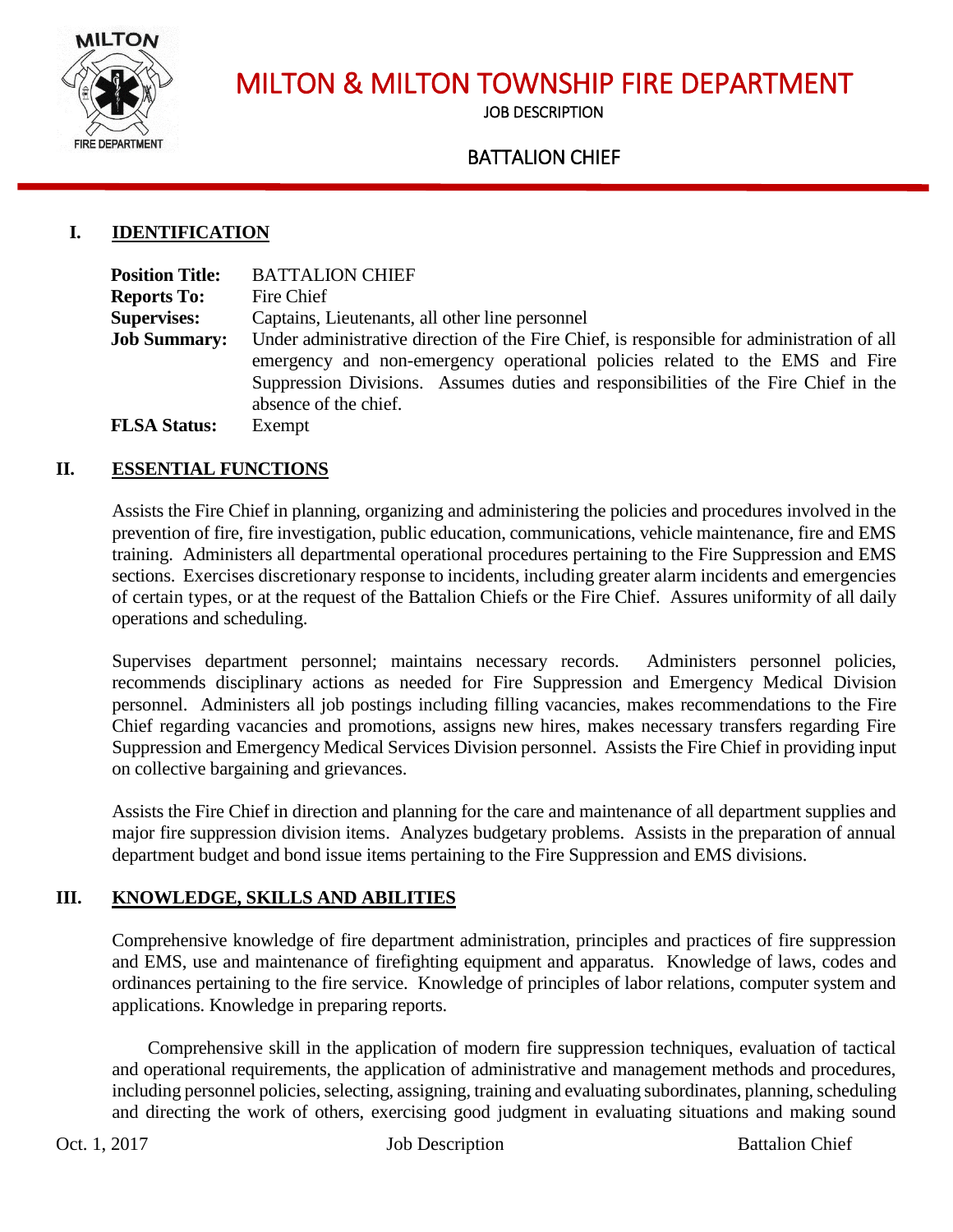

JOB DESCRIPTION

# BATTALION CHIEF

decisions. Some office skills desirable.

Ability to communicate effectively both orally and in writing; to establish and maintain effective working relationships with staff and the general public; to work the required hours of the position.

 $\overline{a}$ 

## **IV. MINIMUM EDUCATION AND EXPERIENCE REQUIRED**

- 1. High School diploma or equivalent
- 2. Valid unrestricted WI driver's license
- 3. Ten years fire operations experience with a department of similar size or larger
- 4. Five years of fire service supervisory experience
- 5. Associates degree in Fire Science or equivalent preferred.
- 6. Incident Command System (ICS) 100/200/700
- 7. Incident Command System (ICS) 300/400/800 (within two years of hire, assuming availability of courses)
- 8. Entry Level Firefighter & State Certified Firefighter I
- 9. State Certified Firefighter II
- 10. State Certified Driver/Operator-Pumper
- 11. State Certified Fire Officer I (within two years of hire)
- 12. State Certified EMT-Basic
- 13. State Certified Emergency Services Instructor I (within two years of hire)
- 14. Incident Safety Officer (Certificate of Completion)(within two years of hire, assuming availability of courses)

A combination of equivalent experience and/or education may be considered.

## **V. PHYSICAL REQUIREMENTS**

Ability to perform the following activities:

Lifting in excess of 100 pounds.

Carrying in excess of 100 pounds

Must be able to hear and have correctable vision.

Ability to run, grapple to help physically control another person, climb, reach, apply leverage from unusual positions, enter cramped and difficult to enter spaces, low visibility and unknown dangers.

Ability to maneuver and direct heavy nozzles and fire streams, raise and climb ladders while wearing heavy protective clothing and breathing apparatus.

Ability to work in extreme environmental conditions including heights, super-heated smoke and fire filled buildings, cold and noise.